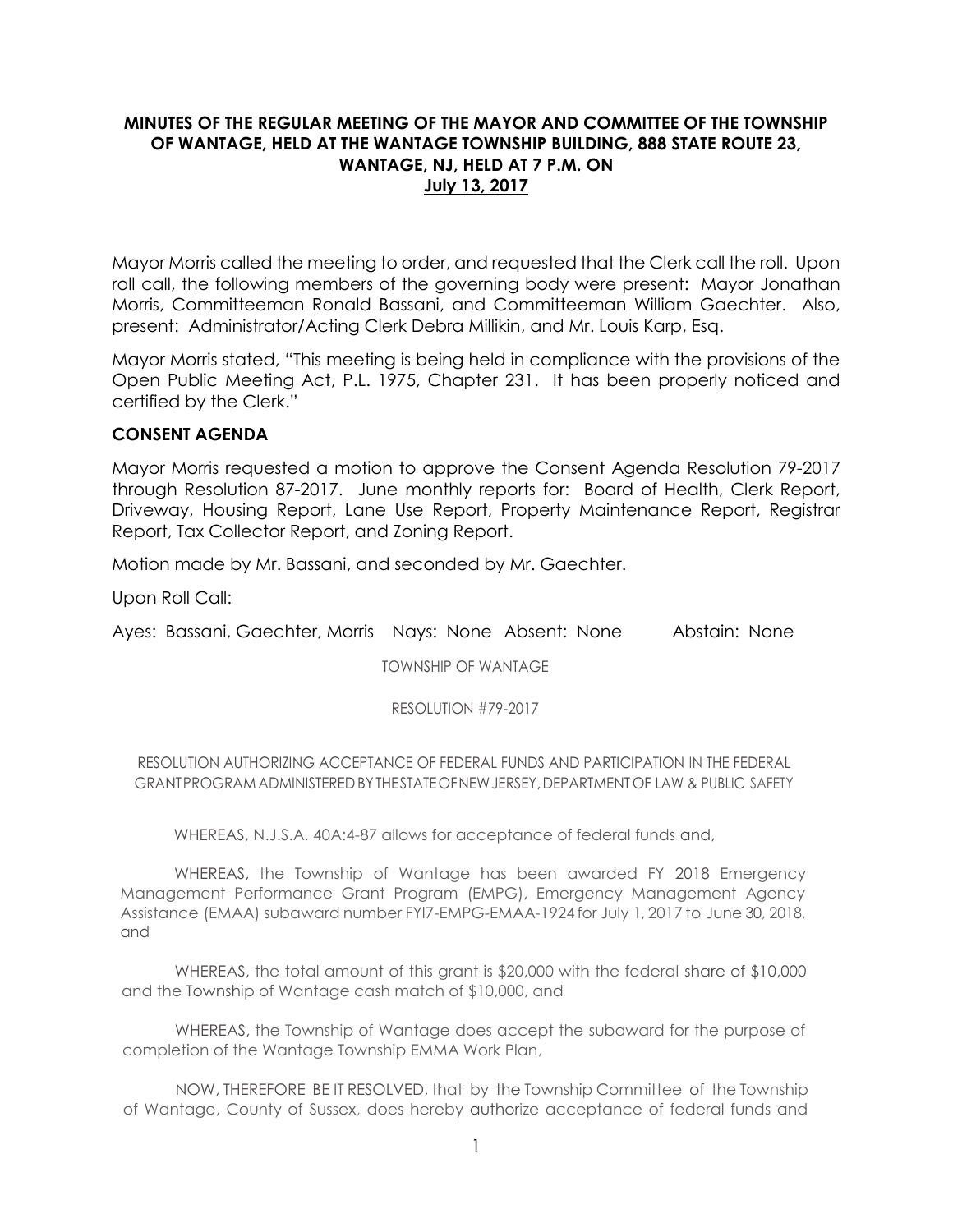participation in the federal grant program administered by the State of New Jersey, Department of Law & Public Safety

#### TOWNSHIP OF WANTAGE

#### RESOLUTION #80-2017

#### AUTHORIZING REFUND

 WHEREAS, the Tax Collector has recommended the Mayor and Committee of the Township of Wantage reimburse funds for a tax overpayment.

NOW, THEREFORE, BE IT RESOLVED that the Township Committee of the Township of Wantage, County of Sussex, does hereby authorize the refund of

\$13,566.36 to Oostdyk Realty, LLC, for Block 2 Lot 52.02, tax overpayment.

This Resolution shall take effect immediately.

## TOWNSHIP OF WANTAGE

#### RESOLUTION #81-2017

#### AUTHORIZING REFUND

 WHEREAS, the Land Use Secretary has recommended the Mayor and Committee of the Township of Wantage reimburse funds for completed applications.

NOW, THEREFORE, BE IT RESOLVED that the Township Committee of the Township of Wantage, County of Sussex, does hereby authorize the refund of

\$295.60 to 565 Land Use Development for land use application L-2014-02. \$2,500.00 to Vincent & Daisy Riccardi for driveway application D-16-02.

This Resolution shall take effect immediately.

## TOWNSHIP OF WANTAGE

#### RESOLUTION #82-2017

#### RESCIND RESOLUTION DATED JUNE 9, 2016 FOR RENEWAL OF PLENARY RETAIL CONSUMPTION LICENSE FOR LICENSE # 1924-33-006-006

 WHEREAS, the Township of Wantage has been instructed by the New Jersey Division of Alcoholic Beverage Control that it must rescind the above reference renewal for plenary retail consumption license for License #1924-33-006-006, license location Penna Vodka, Inc., 1 Libertyville Road, trading as Bella Vita Ristorante due to the fact that the license has been inactive within a two year period; and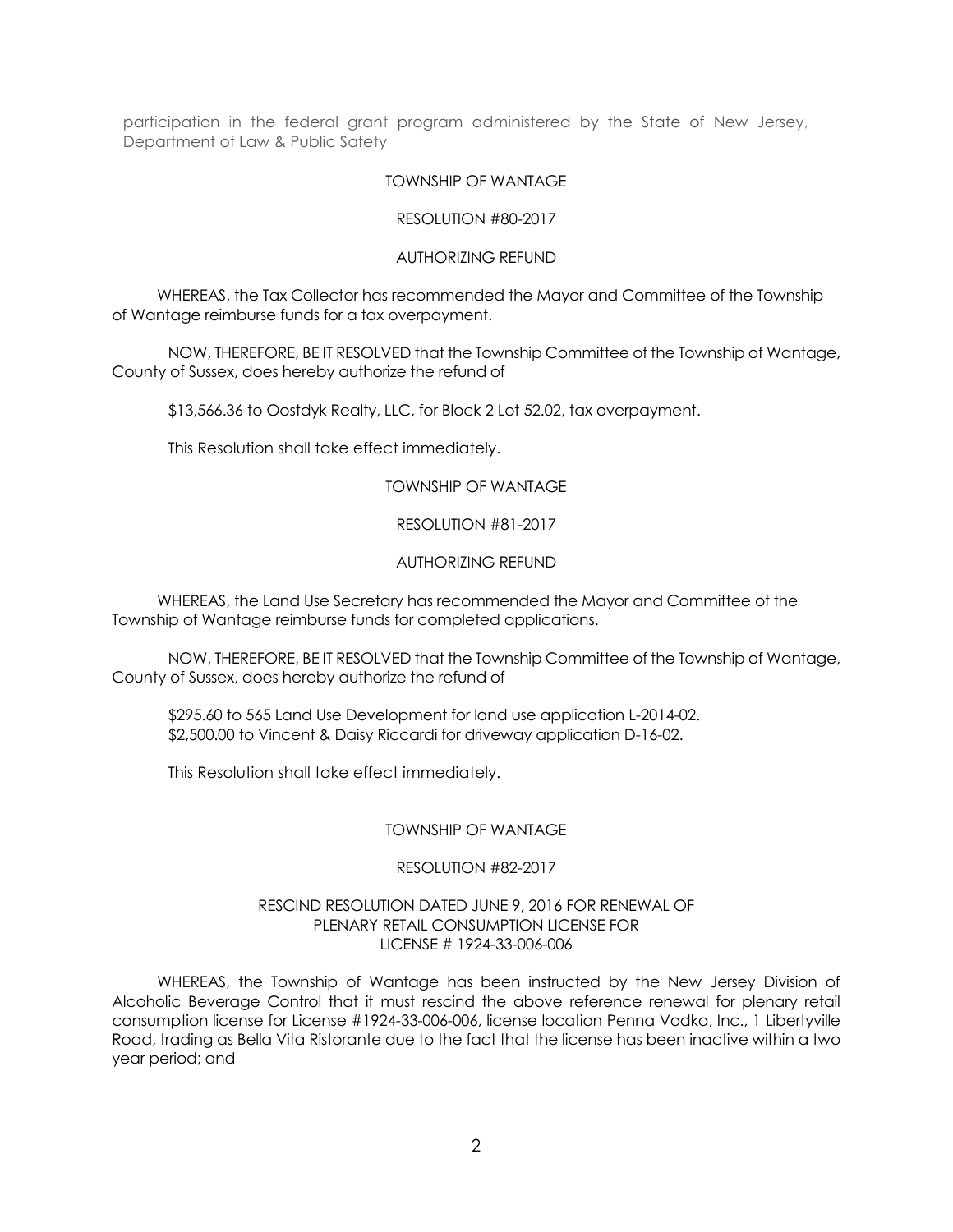WHEREAS, the Township of Wantage has received a Special Ruling from the New Jersey Division of Alcoholic Beverage Control permitting the Township to consider the application for renewal of this inactive license pursuant to N.J.S.A. 33:1-12.39 dated June 20, 2017 and having a Docket No. of 6-17- 740 after the previous action taken on June 9, 2016 is rescinded;

 NOW, THEREFORE, BE IT RESOLVED that the Mayor and Committee of the Township of Wantage, in the County of Sussex, State of New Jersey, does hereby rescind the resolution dated June 9, 2016 for the renewal of License #1924-33-006-006

## TOWNSHIP OF WANTAGE

## RESOLUTION #83-2017

#### RESOLUTION AUTHORIZING RENEWING LIQUOR LICENSE FOR 2016- 2017 LICENSING TERM

 WHEREAS, the Township of Wantage received a special ruling to permit renewal of inactive license pursuant to N.J.S.A. 33:1-12.39;

WHEREAS, the renewal is being approved for a plenary retail consumption license for License # 1924-33-006-006, Licensee & Location: Penne Vodka Inc., 1 Libertyville Road, Trading as: Bella Vita Ristorante;

NOW, THEREFORE, BE IT RESOLVED that the Mayor and Committee of the Township of Wantage, in the County of Sussex, State of New Jersey, does hereby approve the renewal of the liquor license for License #1924-33-006-006 for the licensing term of July 1, 2016 through June 30, 2017.

## TOWNSHIP OF WANTAGE

#### RESOLUTION #84-2017

## RESOLUTION OF THE TOWNSHIP OF WANTAGE TOWNSHIP COMMITTEE CERTIFICATION OF THE ANNUAL AUDIT

WHEREAS, N.J.S.A. 40A: 5-4 requires the governing body of every local unit to have made an annual audit of its books, accounts and financial transactions, and

WHEREAS, the Annual Report of Audit for the year *2016* has been filed by a Registered Municipal Accountant with the Municipal Clerk pursuant to N.J.S.A. 40A: 5-6, and a copy has been received by each member of the governing body; and

WHEREAS, R.S. 52:27BB-34 authorizes the Local Finance Board of the State of New Jersey to prescribe reports pertaining to the local fiscal affairs; and

WHEREAS, the Local Finance Board has promulgated N.J.A.C. 5:30-6.5, a regulation requiring that the governing body of each municipality shall, by resolution, certify to the Local Finance Board of the State of New Jersey that all members of the governing body have reviewed, as a minimum, the sections of the annual audit entitled "Comments and Recommendations; and

WHEREAS, the members of the governing body have personally reviewed, as a minimum, the Annual Report of Audit, and specifically the sections of the Annual Audit entitled "Comments and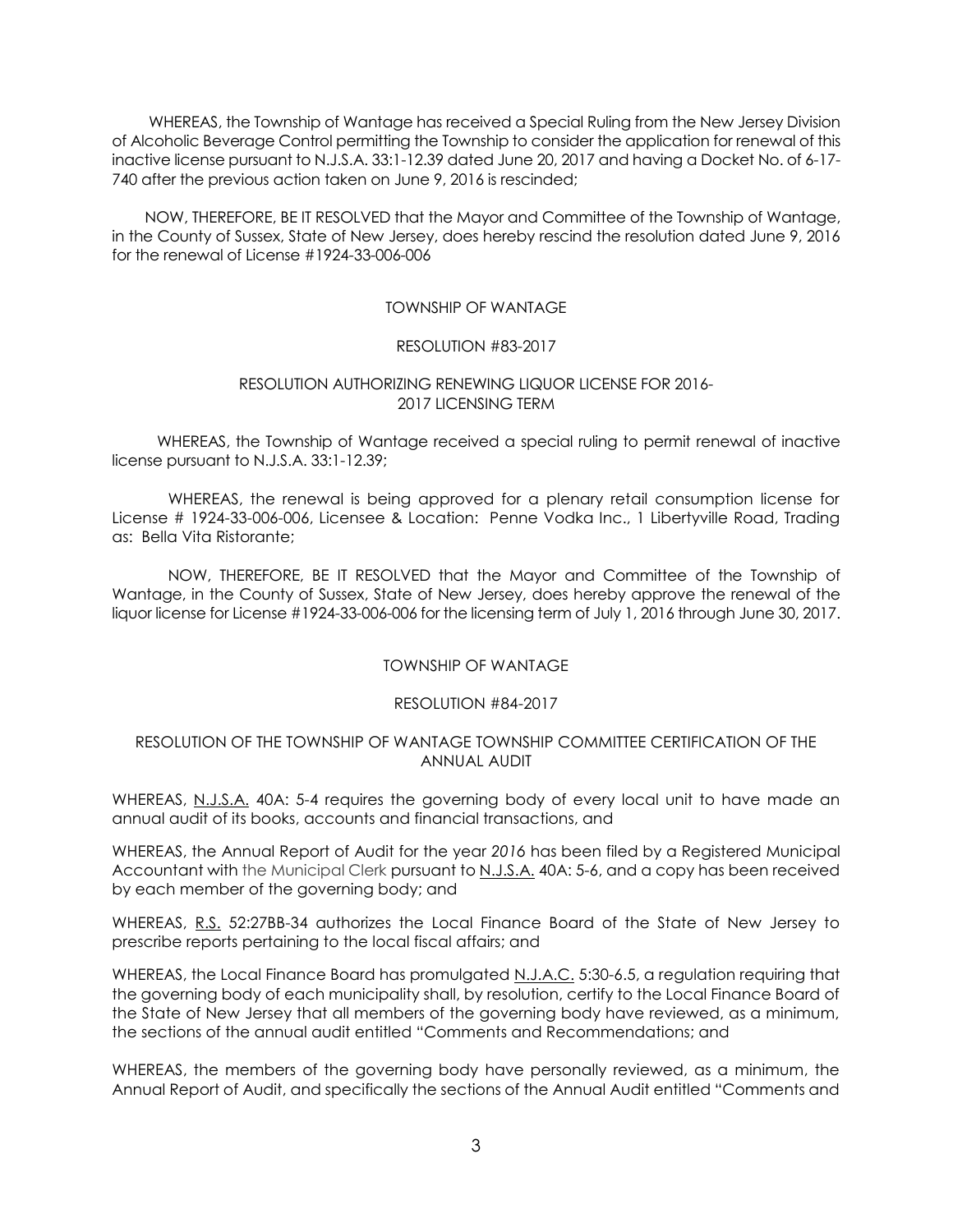Recommendations, as evidenced by the group affidavit form of the governing body attached hereto; and

WHEREAS, such resolution of certification shall be adopted by the Governing Body no later than forty-five days after the receipt of the annual audit, pursuant to N.J.A.C. 5:30-6.5; and

WHEREAS, all members of the governing body have received and have familiarized themselves with, at least, the minimum requirements of the Local Finance Board of the State of New Jersey, as stated aforesaid and have subscribed to the affidavit, as provided by the Local Finance Board; and

WHEREAS, failure to comply with the regulations of the Local Finance Board of the State of New Jersey may subject the members of the local governing body to the penalty provisions of R.S. 52:27BB-52, to wit:

R.S. 52:27BB-52: A local officer or member of a local governing body who, after a date fixed for compliance, fails or refuses to obey an order of the director (Director of Local Government Services), under the provisions of this Article, shall be guilty of a misdemeanor and, upon conviction, may be fined not more than one thousand dollars (\$1,000.00) or imprisoned for not more than one year, or both, in addition shall forfeit his office.

NOW, THEREFORE BE IT RESOLVED, That the Mayor and Committee of the Township of Wantage, hereby states that it has complied with N.J.A.C. 5:30-6.5 and does hereby submit a certified copy of this resolution and the required affidavit to said Board to show evidence of said compliance.

## TOWNSHIP OF WANTAGE

## RESOLUTION #85-2017

## RESOLUTION APPROVING BILLS AND VOUCHERS FOR PAYMENT

BE IT RESOLVED by the Township Committee of the Township of Wantage in the County of Sussex that payment is hereby approved for all vouchers that have been properly authenticated and presented for payment, representing expenditures for which appropriations were duly made in 2016 and 2017 Budgets adopted by this local Governing Body, including any emergency appropriations, and where unexpended balances exist in said appropriation accounts for the payment of such vouchers.

## TOWNSHIP OF WANTAGE

## RESOLUTION #86-2017

## RESOLUTION APPROVING LICENSE FOR SOIL REMOVAL TO BICSAK/WANTAGE STONE (NOW EASTERN MATERIALS) TILL DECEMBER 31, 2017

WHEREAS, the Township Engineer, Harold E. Pellow, of Harold E. Pellow & Associates completed an inspection of Block 11, Lots 5, 5.01 and 5.02 in the Township of Wantage; and

WHEREAS, the Town Engineer, Harold E. Pellow, of Harold E. Pellow & Associates, in his letter dated April 30, 2017, recommends approval of a soil removal permit till December 31, 2017;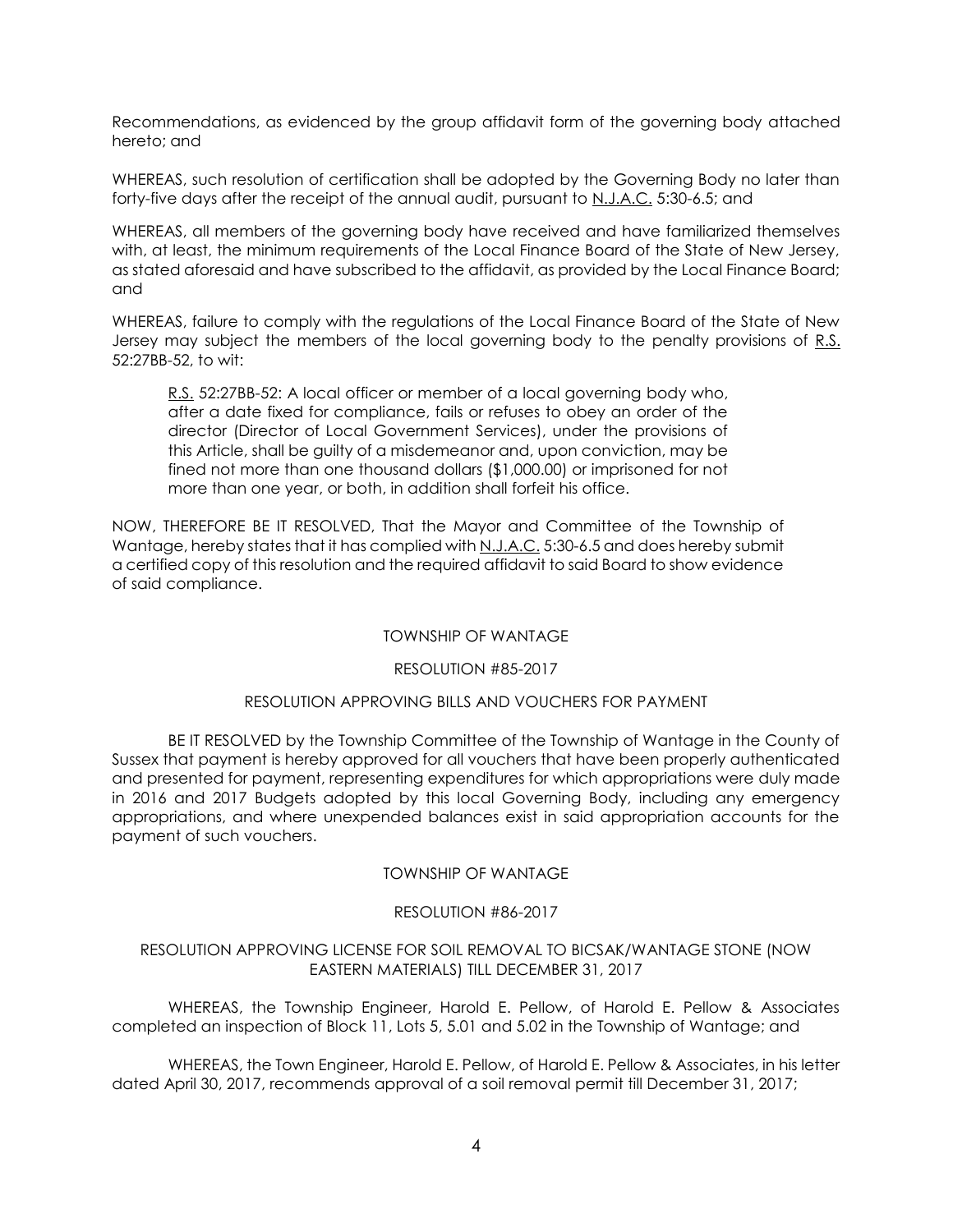NOW, THEREFORE BE IT RESOLVED, that by the Township Committee of the Township of Wantage, County of Sussex that it hereby concurs with the Town Engineer's recommendation and approves the license for soil removal to Bicsak/Wantage Stone (now Eastern Materials) for Block 11, Lots 5, 5.01, and 5.02 to December 31, 2017.

#### TOWNSHIP OF WANTAGE

#### RESOLUTION #87-2017

#### RESOLUTION APPROVING OUTDOOR EVENT LICENSE FOR SKYLANDS ANIMAL SANCTUARY AND **RESCUE**

WHEREAS, the Township of Wantage requires an Outdoor Event License; and

WHEREAS, Michael Stura, Skylands Animal Sanctuary and Rescue, 50 Compton Road, Wantage, New Jersey is requesting an Outdoor Event License for "Jimmy Jam" on July 30, 2017,

NOW, THEREFORE BE IT RESOLVED, that by the Township Committee of the Township of Wantage, County of Sussex that it hereby approves the Outdoor License Event for Skylands Animal Sanctuary and Rescue on July 30, 2017.

# **REPORTS**

Clerk – None

Administrator – Mrs. Millikin stated the Township received the tax rate for 2017 on Wednesday. The tax rate has been certified at 2.615. This is a decrease of 0.059. Melissa Caton is in the process of printing the bills and I have supplied a resolution for approval by the Township Committee tonight extending the time for tax payments to August 18th.

Motion made by Mr. Gaechter, and seconded by Mr. Bassani.

Upon Roll Call:

Ayes: Bassani, Gaechter, Morris Nays: None Absent: None Abstain: None

TOWNSHIP OF WANTAGE

RESOLUTION #89-2017

RESOLUTION APPROVING EXTENDED DATE FOR TAX COLLECTION FOR WANTAGE TOWNSHIP

WHEREAS, the Township Tax Collector received the certification of the Township Tax Rate on July 12, 2017;

WHEREAS, due to the late rate being certified the Township needs to extend the payment period to August 18, 2017;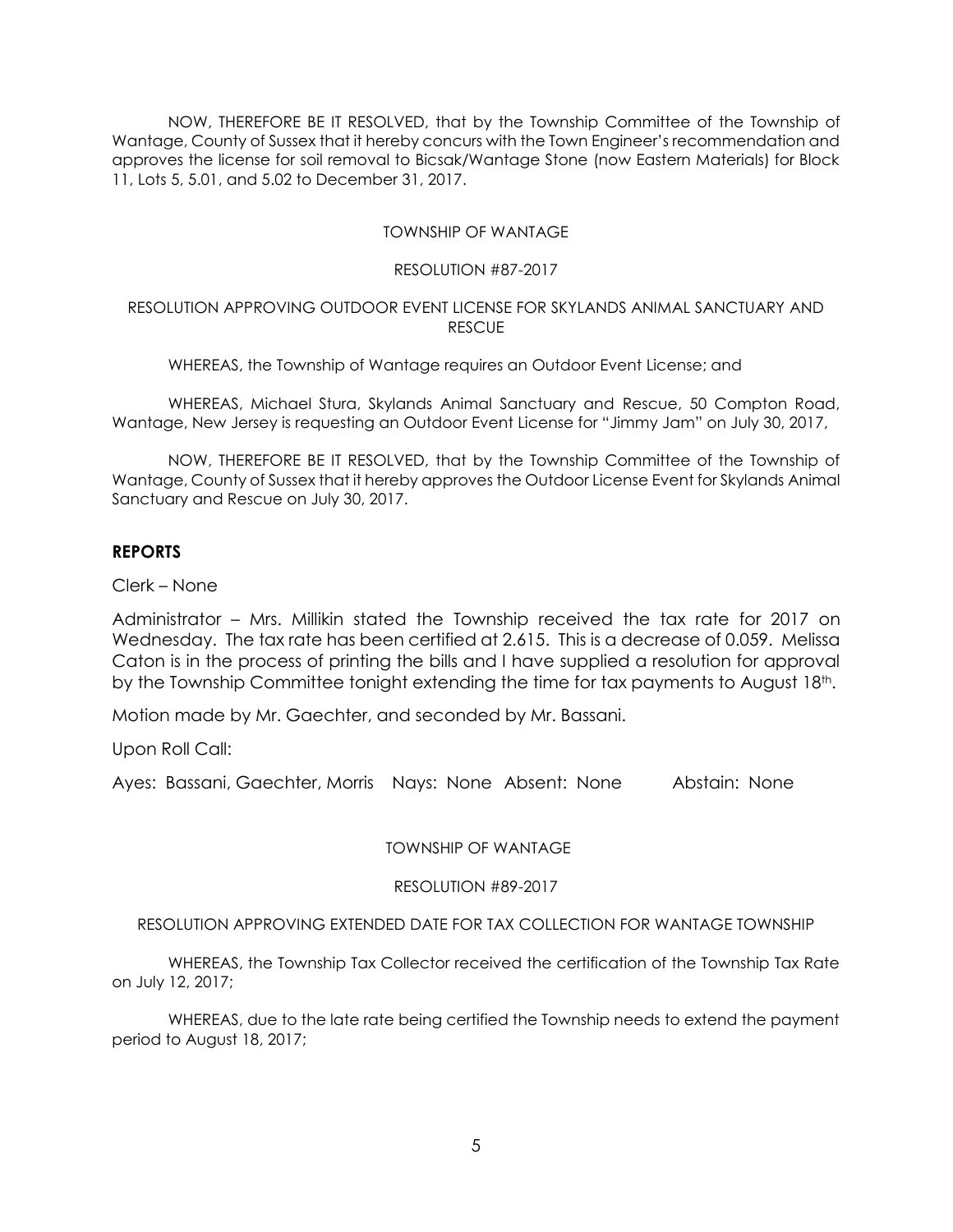NOW, THEREFORE BE IT RESOLVED, that by the Township Committee of the Township of Wantage, County of Sussex, State of New Jersey does hereby authorize an extended time for property owners to pay taxes to August 18, 2017.

Next Mrs. Millikin stated Fire Chief Justin Vander Groef had requested the ability of the fire department to do a coin toss on Route 23, Clark Road, and County Route 565 for 2018. I have asked Chief Vander Groef to research the requirements for the state for a coin toss as well as the County requirements. Does the Committee have any concerns on the Fire Department changing the location of the coin toss for 2018? Mr. Vander Groef gave some history regarding the coin tosses that have been done by the two fire departments. The Fire Department will have to complete DOT paperwork and County paperwork for the coin toss. Mr. Vander Groef stated at the next quarterly chiefs' meeting this will be discussed. Mr. Gaechter questioned where members of the Fire Department would stand for the coin toss. Mr. Vander Groef indicated where ever NJDOT will approve. Mayor Morris questioned if a traffic study will be required. Mr. Vander Groef stated yes. Mr. Bassani questioned has the Fire Department tried to working with Sussex on a coin toss. Mayor Morris stated it should be coordinated with Sussex Fire Department. The Committee requested that the Fire Department work with Sussex Fire Department. Mr. Gaechter stated it is a great idea to put the two departments together for a coin toss.

Mrs. Millikin stated she wanted to congratulate Space Farms on their 90th Anniversary this past Saturday. She was at Space Farms on Saturday morning with her kids and it was great event.

Mrs. Millikin also advised the calendars have been mailed. All residents should be in receipt of them.

Mrs. Millikin stated next week she will be on vacation from Saturday, July  $15<sup>th</sup>$  to Saturday, July 22nd in New York State.

Attorney Report - none

Mayor's Report - Mayor Morris stated he had a couple of letters first from NJDOT stating the Township received funds in the amount of \$148,000 from the transportation trust fund for the Newman Road Project. A letter was received from Crime Stopper for any neighborhood watch groups that signs are available through the Sherriff's Department.

Mayor Morris also stated that Mrs. Millikin and I have had a couple meetings this past week. This afternoon was with a couple of businessmen regarding Route 23. On Monday I have a meeting with another business who is looking at relocating a business to Wantage.

Committee Member Report – Mr. Gaechter stated he has been at Woodbourne Park to see the progress of the Pavilion and very excited to see this come to fruition. Mayor Morris stated footings are to begin on July 25<sup>th</sup>.

Committee Member Report – Mr. Bassani asked Mrs. Millikin to give a quick update on the flag poles since the end of the year is approaching. I also wanted to congratulate Space Farms, and would like to recognize them at a meeting with a proclamation from the Township Committee. Mrs. Millikin passed her final class in order to sit for the state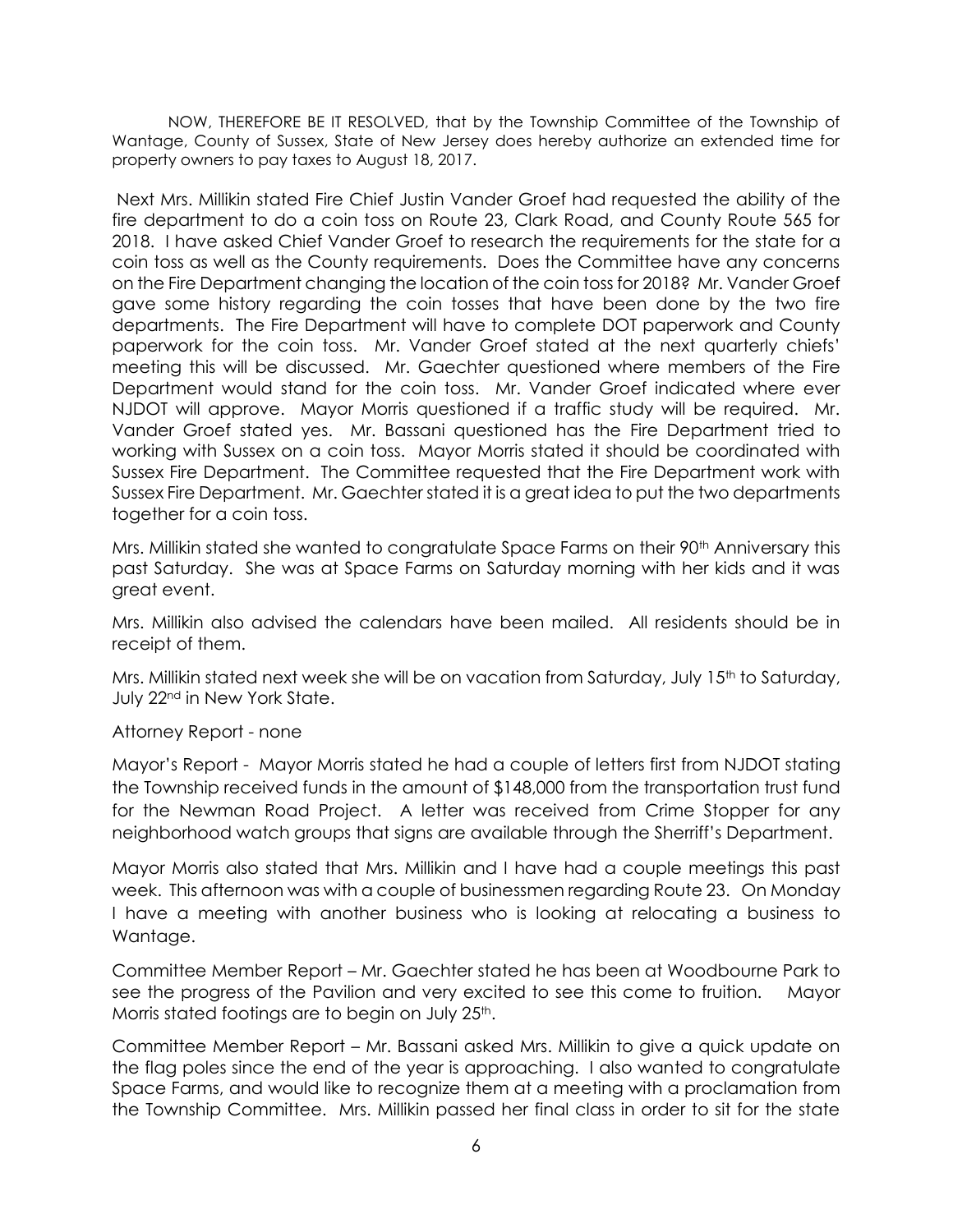exam in October. Mr. Bassani stated I appreciate Mrs. Millikin's focus on the action items related to her contract. He questioned the status of knox box ordinance. Mrs. Millikin stated Mr. Kienz was doing some research on this and she will follow up on this matter.

Mr. Bassani then stated he would be remised if not providing an Open Space update. Letter of intent on Sherman Ridge Parcel and Berry Road parcel. There has been numerous articles in the press recently. A rather controversial article written by the paper did not reflect what the intent of the open space purchases would provide to the Township nor did any member of the Open Space Committee have an opportunity to comment. Mr. Bassani continued to advise his concern over the lack of professionalism in the reporting of the NJ Herald. Mr. Bassani stated he is extremely proud of this Committee because we continue to keep the tax dollars down. Mr. Bassani stated the Township will continue to pursue parcels for open space. Mr. Pellow's rendering is just a concept and is not the final determination. The Committee will be seeking input from the Recreation and Parks Advisory Committee, as well as obtaining public input for this parcel and the best use for this open space. Mr. Bassani also explained in some detail the way appraisals were obtained for the Berry Road parcel along with the Green Acres requirements towards the purchase of a parcel for Open Space. Mr. Bassani also explained the Open Space Tax expiring and indicated that this will go back out to the Tax Payers in November. Mr. Bassani indicated he is extremely proud of the Open Space Committee and the Township Committee for all they are doing for the taxpayers of Wantage.

# **OLD BUSINESS**

None

# **NEW BUSINESS**

# **2nd Reading & Public Hearing**

A motion is in order to adopt on final reading Ordinance #2017-10 ORDINANCE AMENDING THE SALARIES OF OFFICERS AND EMPLOYEE OF THE TOWNSHIP OF WANTAGE, COUNTY OF SUSSEX AND STATE OF NEW JERSEY, FOR THE YEAR 2017.

Motion was made by Mr. Bassani and seconded by Mr. Gaechter.

Mayor Morris opened this portion of the meeting to the public. None coming forward this portion was closed.

Upon Roll Call:

Ayes: Bassani, Gaechter, Morris Nays: None Absent: None Abstain: None

TOWNSHIP OF WANTAGE

# ORDINANCE #2017-10

ORDINANCE AMENDING THE SALARIES OF OFFICERS AND EMPLOYEES OF THE TOWNSHIP OF WANTAGE, COUNTY OF SUSSEX AND STATE OF NEW JERSEY, FOR THE YEAR 2017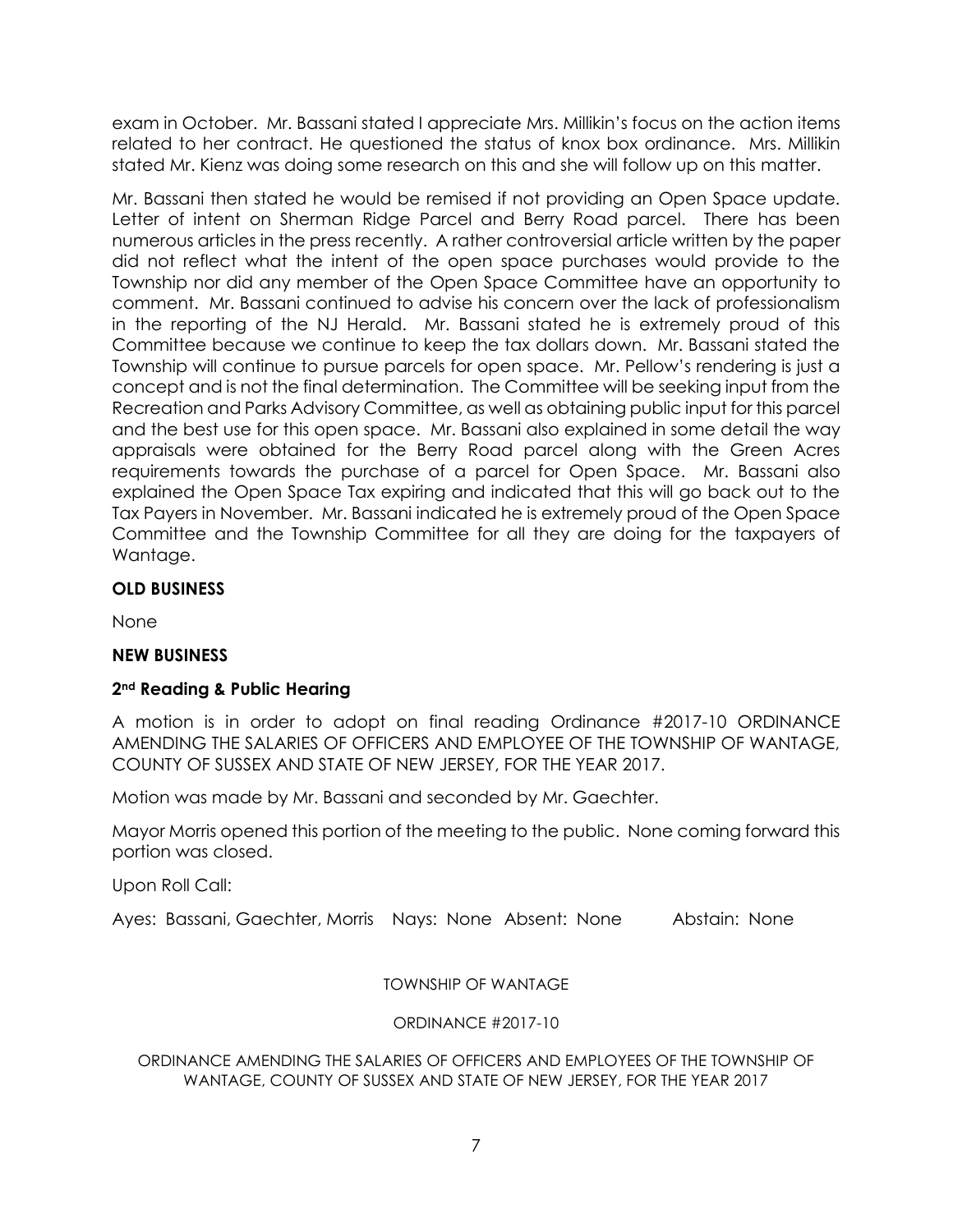BE IT ORDAINED by the Township Committee of the Township of Wantage, County of Sussex, State of New Jersey as follows:

Section 1. Pursuant to the provisions of N.J.S.A. 40A:9-165, the Township of Wantage shall pay its municipal officers and employees for services rendered as shown below. Figures shown represent annual salary, unless otherwise indicated.

DEPARTMENT & POSITION

Nancy Van Horn Shared Service Finance Stipend \$1,500 7/1/17 to 12/31/17 Nicole Dunn Shared Service Tax Stipend  $$5007/1/17$  to 12/31/17 Jeanne McBride, Assistant Zoning Officer \$2,000 Annual

Section 2. All former ordinances or part thereof conflicting or inconsistent with the provisions of this ordinance are hereby repealed.

Section 3. This ordinance shall take effect after publication and passage according to law.

# **INTRODUCTION**

A motion is in order to introduce on first reading Ordinance #2017-11 ORDINANCE APPROPRIATING THE SUM OF \$23,000 FOR IMPROVEMENTS TO VARIOUS ROADS.

Motion was made by Mr. Gaechter and seconded by Mr. Bassani

Upon Roll Call:

Ayes: Bassani, Gaechter, Morris Nays: None Absent: None Abstain: None

WANTAGE TOWNSHIP ORDINANCE # 2017-11

ORDINANCE APPROPRIATING THE SUM OF \$23,000 FOR IMPROVEMENTS TO VARIOUS ROADS

BE IT ORDAINED AND ENACTED by the Township Committee of the Township of Wantage, County of Sussex, State of New Jersey as follows:

SECTION 1: The sum of Twenty-Three Thousand dollars (\$23,000.00) presently located in the General Capital Fund is hereby appropriated for Improvement to Various Roads from the Reserve for Various Roads, General Capital Fund:

Improvement to Various Road: \$23,000.00

SECTION 2: In connection with the amount authorized in Section 1 hereof, the Township makes the following determinations:

- 1) The purpose described in Section 1 hereof is not a Current Expense and is a purchase the Township of Wantage may lawfully make as a capital purchase.
- 2) The period of usefulness of the purpose described in Section 1 hereof is not in the limitation of said Local Bond law and according to the aggregate reasonable life thereof is five (5) years or longer.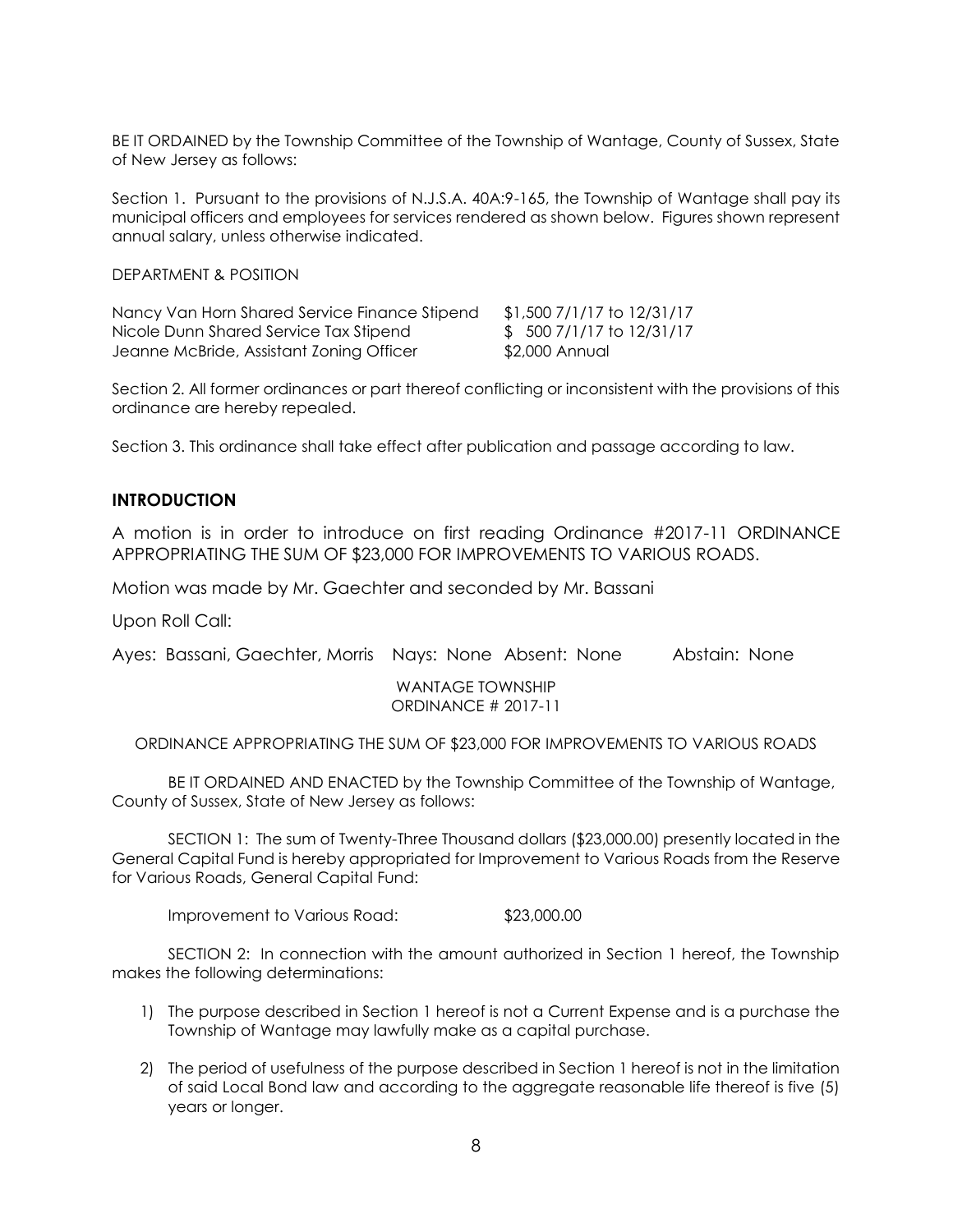SECTION 3: All ordinances or parts of ordinances which are inconsistent with the terms of this ordinance be and the same hereby repealed to the extent of their inconsistency.

SECTION 4: This ordinance becomes effective immediately upon publication after adoption.

# **APPROVAL OF MINUTES**

A Motion is in Order to approve the minutes of the June 22, 2017, Mayor and Committee Regular Meeting.

Motion was made by Mr. Bassani and seconded by Mr. Gaechter

Upon Roll Call:

Ayes: Bassani, Gaechter, Morris Nays: None Absent: None Abstain: None

# **PROCLAMATION**

Office of the Mayor

#### PROCLAMATION

WHEREAS, ETHAN R. BILLINGS has achieved the rank of Eagle Scout, which represents an accomplishment of high regard within the Wantage Community, and

WHEREAS, as a member of Boy Scout Troop 84, Ethan has held numerous Leadership positions in the troop, including Patrol Leader and Quarter Master, and

WHEREAS, Ethan has distinguished himself by earning 25 merit badges during his Boy Scout career, as well as through community service, including his Eagle Scout Project for which he dedicated more than 27 hours to planning and constructing the installation of a French drain system behind the Fellowship Hall at the First Presbyterian Church of Branchville, and

WHEREAS, Ethan is very active in his school and community. He has been a member of High Point Regional High School's cross country team, freshman baseball team and holds the position of freshman class treasurer. Ethan has volunteered many hours to his church's missions and other Boy Scout events, and

WHEREAS, such a fine record of accomplishment is worthy of praise and recognition,

NOW, THEREFORE, I, Jonathan Morris, Mayor of the Township of Wantage, hereby offer my congratulations to Ethan Billings for achieving the rank of Eagle Scout, and

BE IT FURTHER PROCLAIMED that the entire Wantage Community is hereby encouraged to join in the recognition of this fine accomplishment.

## **OPEN PUBLIC SESSION**

Mayor Morris opened the meeting to the public.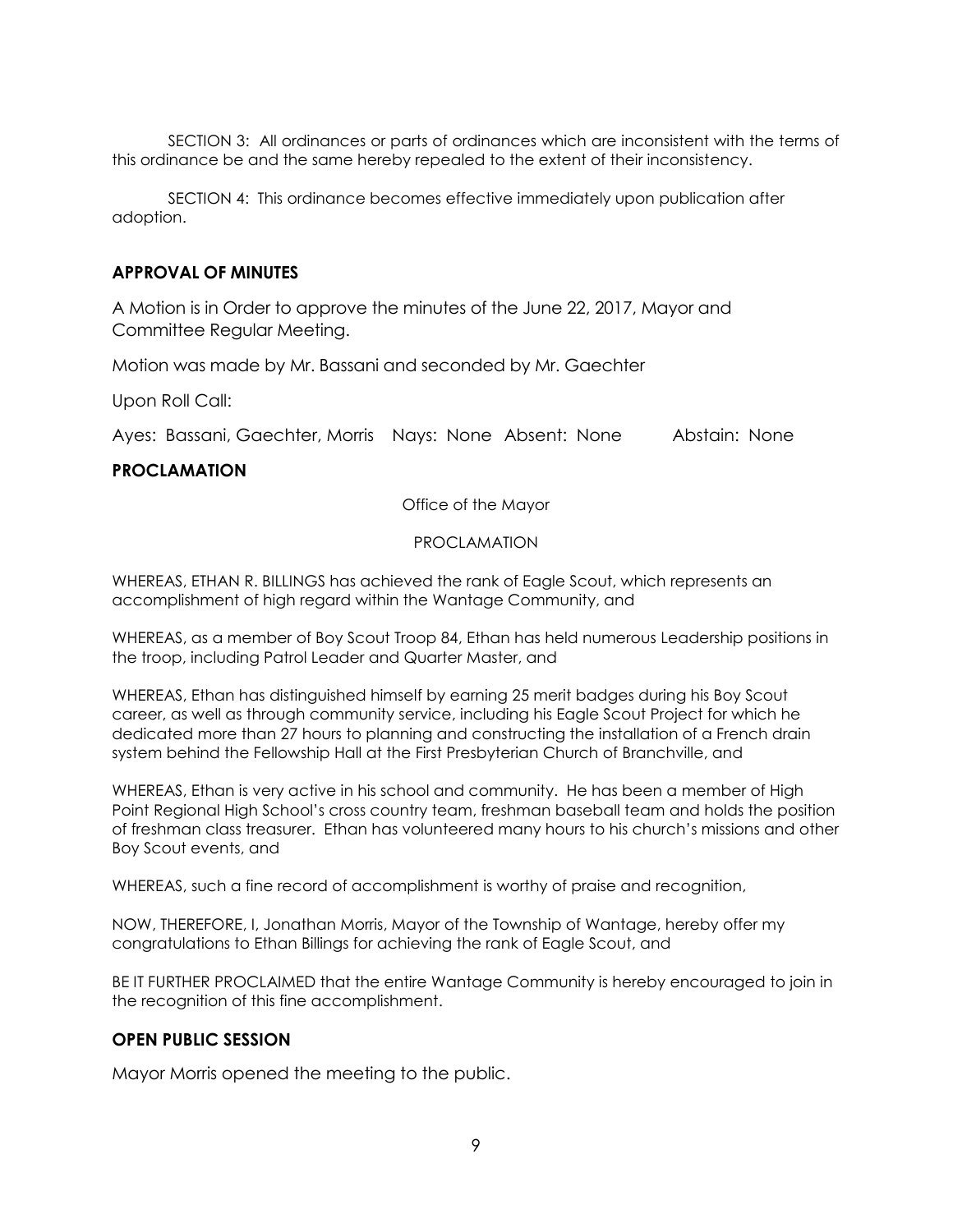Mr. Daniel Veit 1217 Route 23 he commended the Committee for thinking about doing Open Space. I am here for a concern about Avian Refuge that is on Route 23 in Wantage and concerned about the proposed plans for the site. Would like the Committee to review their website and facebook page which is discussing a possible expansion and a quality of life issue. He indicated that he is aware the Township is looking into some noise issues. Mayor Morris questioned if the building that has been constructed help with the noise. Mr. Veit stated this has helped and made a difference, but if allowed to go outside this will be a concern for the residents of Colesville. Thank you for your time and attention.

Mr. William Gettler, 98 Gemmer Road, he brought up the open space issue. He advised that the Wantage ordinance 2006-20 ceased to exist on December 31, 2016 and I notified the Township on February 10<sup>th</sup>. We do not want the properties for open space being proposed for purchase. Mr. Gettler provided some statistics he had prepared and questioned why there is a need for fields. Mr. Gettler indicated that Ordinance 2016-20 did not meet the requirements of the referendum. He discussed the section of the ordinance. Based on this information the Open Space Ordinance no longer exists. Mayor Morris requested Mr. Gettler provide his information for review since his 4 minutes were up. Mr. Gettler stated we will see about getting criminal charges filed.

Mr. Bill DeBoer, 14 Beemer Road, he under stood the Township had gone to court regarding Mr. Gettler. He wanted to know how much the Township has spent regarding defending itself from Mr. Gettler. He knows back in 1999 spent \$18,000 and costing tax payers' money. Mayor Morris indicated the litigation since 2008 cost the Township \$65,421.20.

Mrs. Charlene Kimble, 126 Sherman Ridge Road, she lives next to the Berry Road parcel for soccer fields. She is extremely concerned about this and does not want this next to her property. Sherman Ridge is an extremely busy road. Mr. Bassani indicated that the proposed map in the paper is strictly a concept only. She stated why did the Committee not reach out to her as a neighboring property owner regarding their plan or concept. She is very concerned and does not want this next to her property. Mayor Morris indicated that the plan was strictly conceptual and that right now the intent is to purchase the property strictly for open space. Mr. Gaechter also indicated that this is something that will not happen immediately and that there is no specific use for this site. Mr. Bassani indicated the Committee would love your input regarding this site for being utilized for open space. Mrs. Kimble stated another issue is the speed on Sherman Ridge. Mr. Bassani stated can the Township look into the Sheriff Department for enforcement of the road.

Mrs. Anne Smulewiz, 128 Route 23, stated she feels that the Township should listen to Mrs. Kimble's concern about purchasing the parcel. She also wanted to commend that two members of the Open Space Committee were in attendance at tonight's meeting and thank you for coming to listen to everyone's comments. She stated she was very happy to hear commerce coming to Wantage.

Mr. Joseph Retz, 145 Libertyville Road, questioned is the Township intention to buy up properties so no one can come to the Township? Mr. Gaechter questioned if Mr. Retz is anti-open space. Mr. Retz stated no the Township should purchase the Sherman Ridge parcel. That is a great site and could handle the fields. Concern about the Berry Road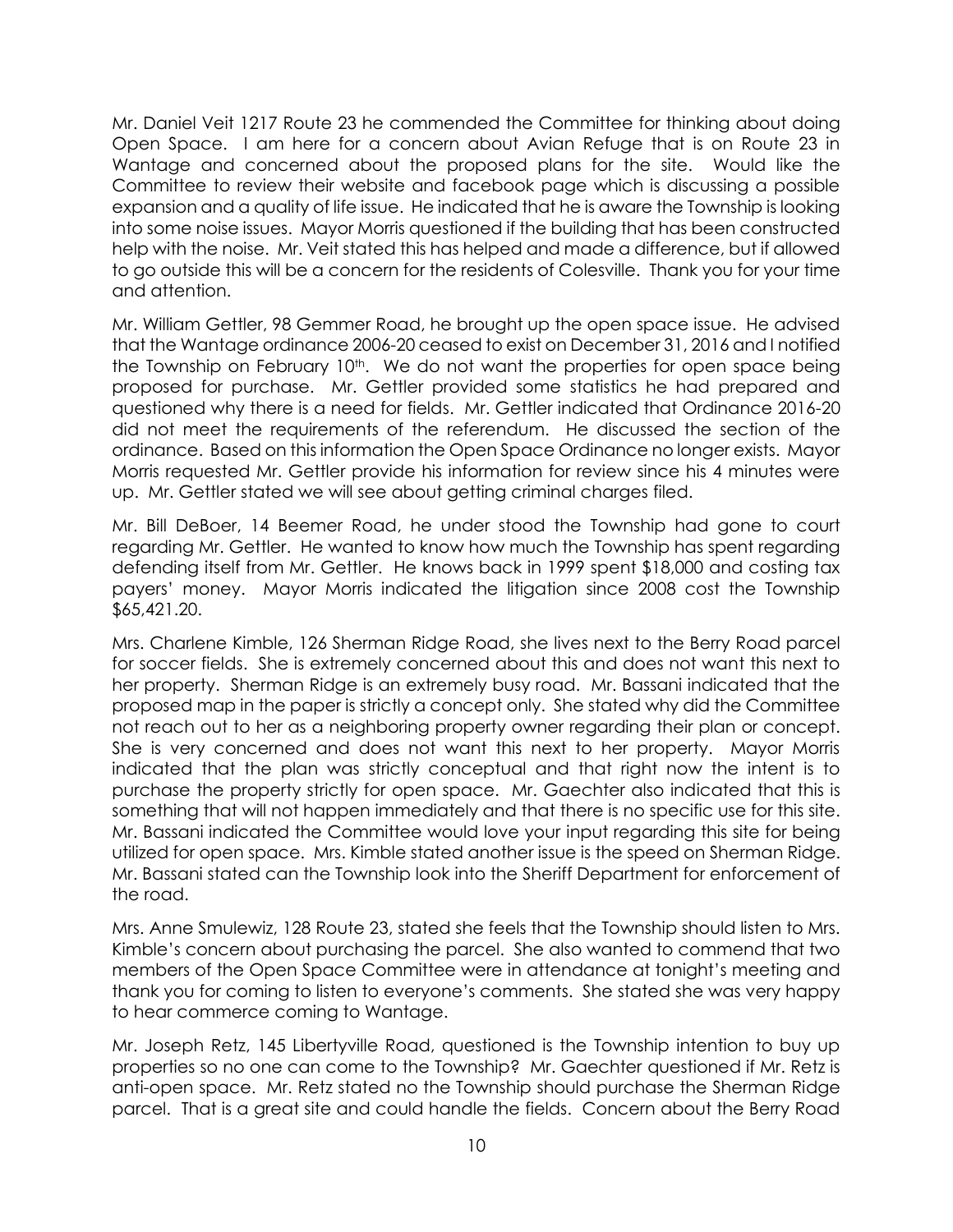site and paying \$10,000 an acre. He questioned about any study on the house asbestos, lead etc. are on the site. The cost is too high for this parcel on Berry Road. Mr. Retz stated he would like to know why the Township is paying this amount.

Mrs. Victoria Gill, 42 Courtright Road, stated she has been on the Open Space Committee since 2006. She likes to refer to herself as a matchmaker for properties and owners. She helped find the right purchaser for the 519 parcel. Mrs. Gill stated the intention was to create greenways to connect the entire Township through open space. Mrs. Gill is the liaison between Open Space and the Land Use Board. The group has evolved. Mrs. Gill stated the idea site that has been a focus of the Open Space Committee off of Old Clove Road, but the owner does not want to meet with Open Space. When Open Space went to Green Acres the two parcels were Berry Road and Route 519. 2015 Open Space went to Land Conservancy for 519 and this did not cost a dime to the tax payers for the purchase.

There being no other member of the public wanting to comment public comment was closed.

# Executive Session

Motion is in order approve Resolution #88-2017 Authorizing the Township Committee to go into Executive Session to discuss Contract Negotiations. Motion was made by Mr. Bassani and seconded by Mr. Gaechter.

Ayes: Bassani, Gaechter, Morris Nays: None Absent: None Abstain: none

Mrs. Millikin read the Resolution #88-2017 into the record.

TOWNSHIP OF WANTAGE

## RESOLUTION #88-2017

## EXECUTIVE SESSION July 13, 2017

WHEREAS, the Township of Wantage is subject to certain requirements of the Open Public Meetings Act, N.J.S.A. 10:4-6, et seq.; and

WHEREAS, the Open Public Meetings Act, N.J.S.A. 10:4-12, provides that an Executive Session, not open to the public, may be held for certain specific purposes when authorized by Resolution; and

WHEREAS, it is necessary for the Township Committee of the Township of Wantage to discuss in a session not open to the public certain matters relating to the item authorized by N.J.S.A. 10:4-12b and designated below:

(1) Contract Negotiations

NOW, THEREFORE, BE IT RESOLVED, by the Township Committee of the Township of Wantage, assembled in public session on July 13, 2017, that an Executive Session closed to the public shall be held on July 13, 2017, at 8:06 PM in the Township of Wantage Municipal Building,